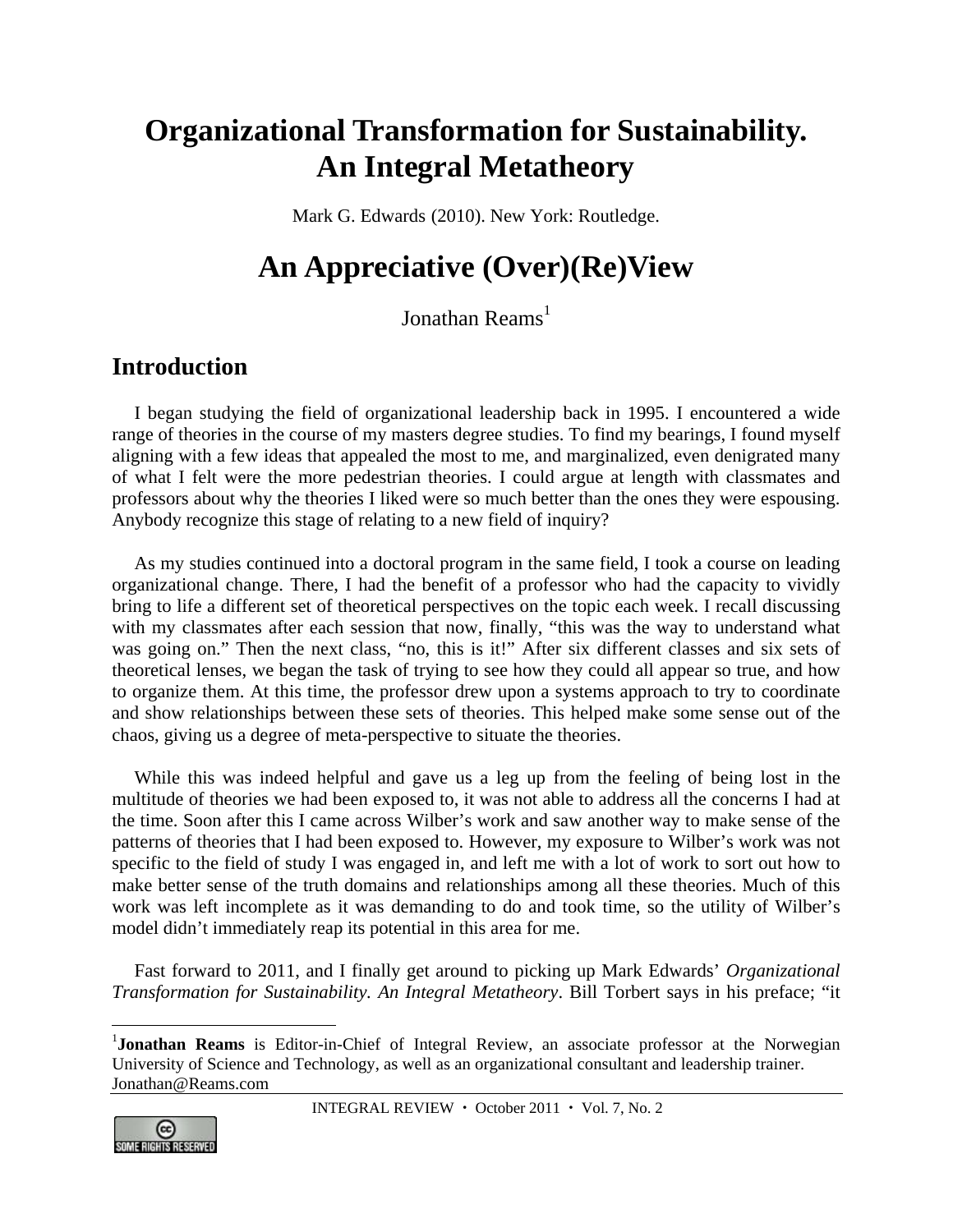ought to become a required touchstone for further theorising and research in organizational transformation" (p. xiii). I would add that it should be required reading to help graduate students in the field of organizational leadership and organizational change to enable them to have a domain specific foundation for understanding how to take a methodical, robust, and pragmatic perspective on the theories they encounter.

It is with this appreciative experience that I wish to present the core themes, methods, and outcomes of Edwards' work. My plan is to simply go through and describe his work in broad strokes to give you as a reader (and potentially a reader of Edwards' book itself) enough of a sense of the scope, depth, and complexity of the work. Once I have done this, I will conclude with some reflections on my experience encountering Edwards' work.

### **Organization of the Book**

There are ten chapters covering the journey Edwards has taken in developing this integral metatheory. It is based on the substantial work he undertook for his dissertation. These ten chapters are preceded by a brief introduction to integral pluralism. Chapter one addresses the need for metatheory in the study of organizational transformation, while chapter two then sets out the domain of metatheory and some definitions. Chapter three takes on the task of defending metatheorizing from a variety of attacks is has been subject to over time. Chapter four shifts to the particular focus Edwards has chosen for this work, stories of organizational transformation. Then the method for building metatheory is laid out in chapter five. Chapter six then displays the results of this in the form of a multiparadigm review and analysis of theories about organizational transformation. Chapter seven takes this analysis and reveals a network of lens relationships. This leads to chapter eight where Edwards presents his integrative metatheory for organizational transformation. Chapter nine reflects on the work with an evaluative eye and chapter ten points towards an overarching integral metastudies. The scope of each chapter in itself is quite substantive. As Torbert says in his foreword, it is a demanding read. Demanding in that the reader needs to hold a complex series of highly developed constructions that draw essential elements out of each topic brought into view during the journey. With this quick orientation in mind, let's get the journey started!

The introduction sets the stage, opening with a lovely quote pointing to how a person with only one theory to address life in a meaningful way is truly lost. Edwards immediately sets out the need to be able to step outside and take theories as objects of reflection and tools to be used (liberating structures in Torbert's language) rather than being limited to or had by them. Yet simply having an array of theories in itself can confuse more than help, thus the need for a metatheory that can coherently integrate middle-range theories. This is no small task given the diversity of such theories. Edwards points to an integral metatheory as having the requisite capacity to address this challenge and links it to the global challenges being faced today. To make the task both manageable and practical/applicable, Edwards chooses to focus on the field of organizational transformation as applied to organizational sustainability. His introduction then lays out the terrain ahead and closes with a brief iteration of how his work sits within the larger body of research on theory and metatheory building and how the work on developing such big ideas can contribute to shaping society.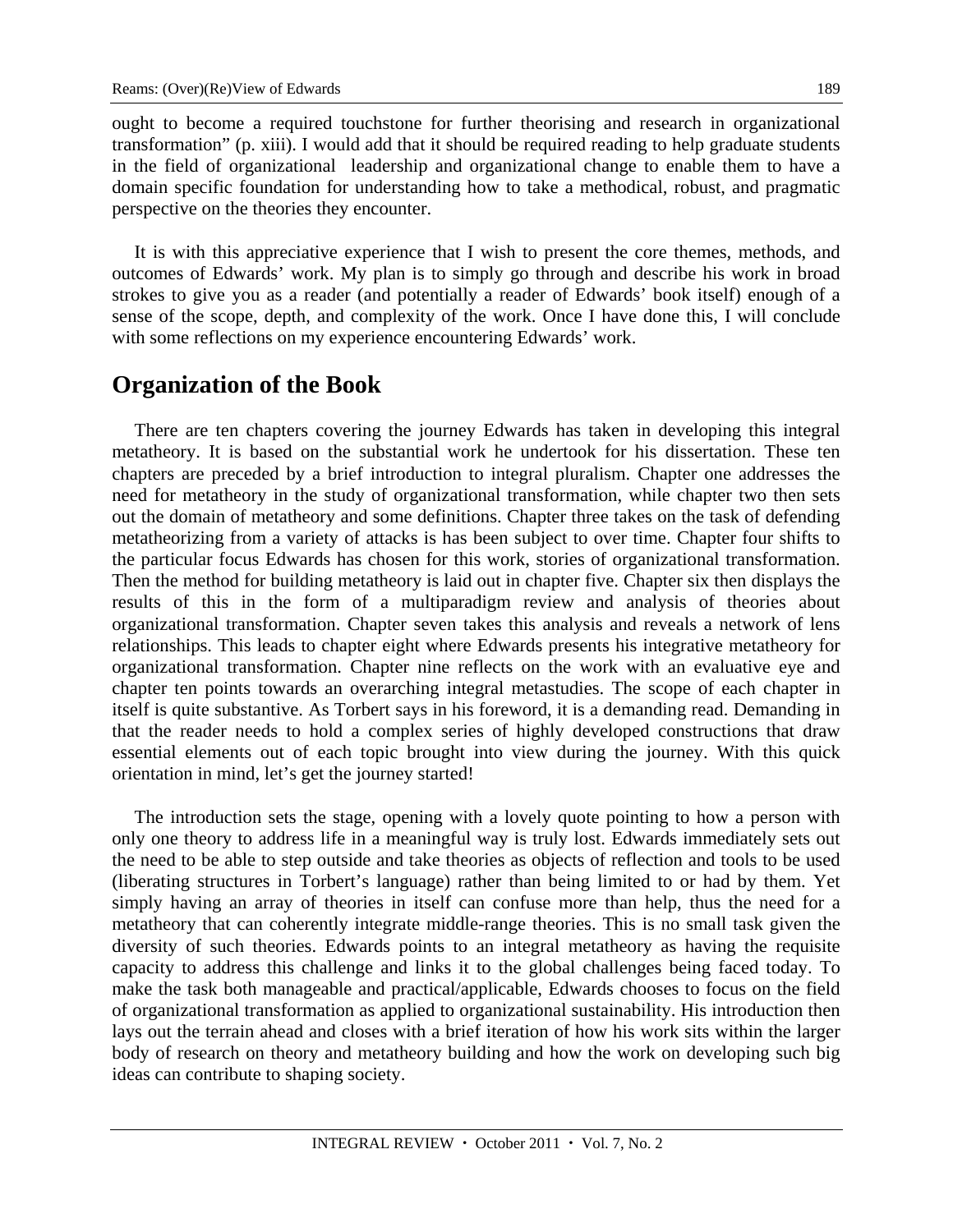Chapter one is *The Need for Metatheory in the Study of Organizational Transformation*. Edwards opens with a quote from Karl Popper about being prisoners caught in our theoretical frameworks, from which we can, if we try, step out into roomier ones that can serve us better. The job of metatheory in relation to this is seen as being "the big-picture approach to knowledge that attempts to integrate other theory" (p. 10). He points out that not only do theories try and explain the workings (in this case) of organizations, they also influence their design. Once theories and metatheories are into such systems they tend to operate more as givens, the way things are, and are highly resistant to alternatives. Thus we become prisoners of our own ideas. Edwards situates his book as an effort to break out of the prisons we have become accustomed to by taking an integrative approach to metatheorizing.

Yet he is clear that the kind of integrative approach he wants to take is a pluralistic one rather than a totalizing one. He sees a need to be able to utilize an expansive enough framework to "respond to the multitude of vying theoretical perspectives" while also finding "ways of valuing the differences between mainstream and more marginal scientific discourses" (p. 15). This tension between mainstream and marginal discourses has not been sufficiently addressed by existing theoretical approaches, so Edwards sets out to show how an integrative pluralism can go beyond the responses of integrative monism, non-integrative pluralism and, inter/multidisciplinarity. He then takes his more specific focus and goes deeply into the state of this situation in relation to organization and management theory. The existing diversity can easily contribute to fragmentation, exemplified by paradigm wars between functionalist and interpretivist approaches.

Edwards next takes up the scenario I described in my introduction as he examines how this theoretical pluralism can be frustrating for students. Having experienced this first hand, I can attest to the need for an integrative metatheory. Being on the other end of the issue now, teaching aspects of this work, I also recognize the challenges of trying to find ways to teach the complexity that an integrative metatheoretical approach brings. It is not simple to convey the way of looking that underlies such an approach.

Edwards closes this chapter by showing how an integral approach can address these challenges. He positions his work according to three aspects. First, that integral metatheorizing can be applied across disciplinary contexts, which is essential to address the kinds of diversity and fragmentation present. Second, he takes an appreciative meta-inquiry stance that recognizes that each theory contains some value. Third, he points to the long history of terms like integrative and integral being used in various traditions of metatheorizing, while situating his approach as not trying to create a "Theory of Everything." Then he lays out the tools he will use in this work, namely Wilber's AQAL or Integral Theory and Torbert's Developmental Action Inquiry. These aspects, drawn together in this work, create a capacity for Edwards to approach the job of metatheory building in a methodologically rigorous manner.

From this foundation, Edwards takes us into chapter two, *Metatheoretical Domain and Definitions*. Here he does the work of identifying the domain and scope of his research. To begin this he outlines the tension between the kinds of specificity definitions push for with the kind of tolerance for ambiguity that is part and parcel of the domain of metatheory. Within that tension, he then examines definitions of organizations, organizational transformation, and within that,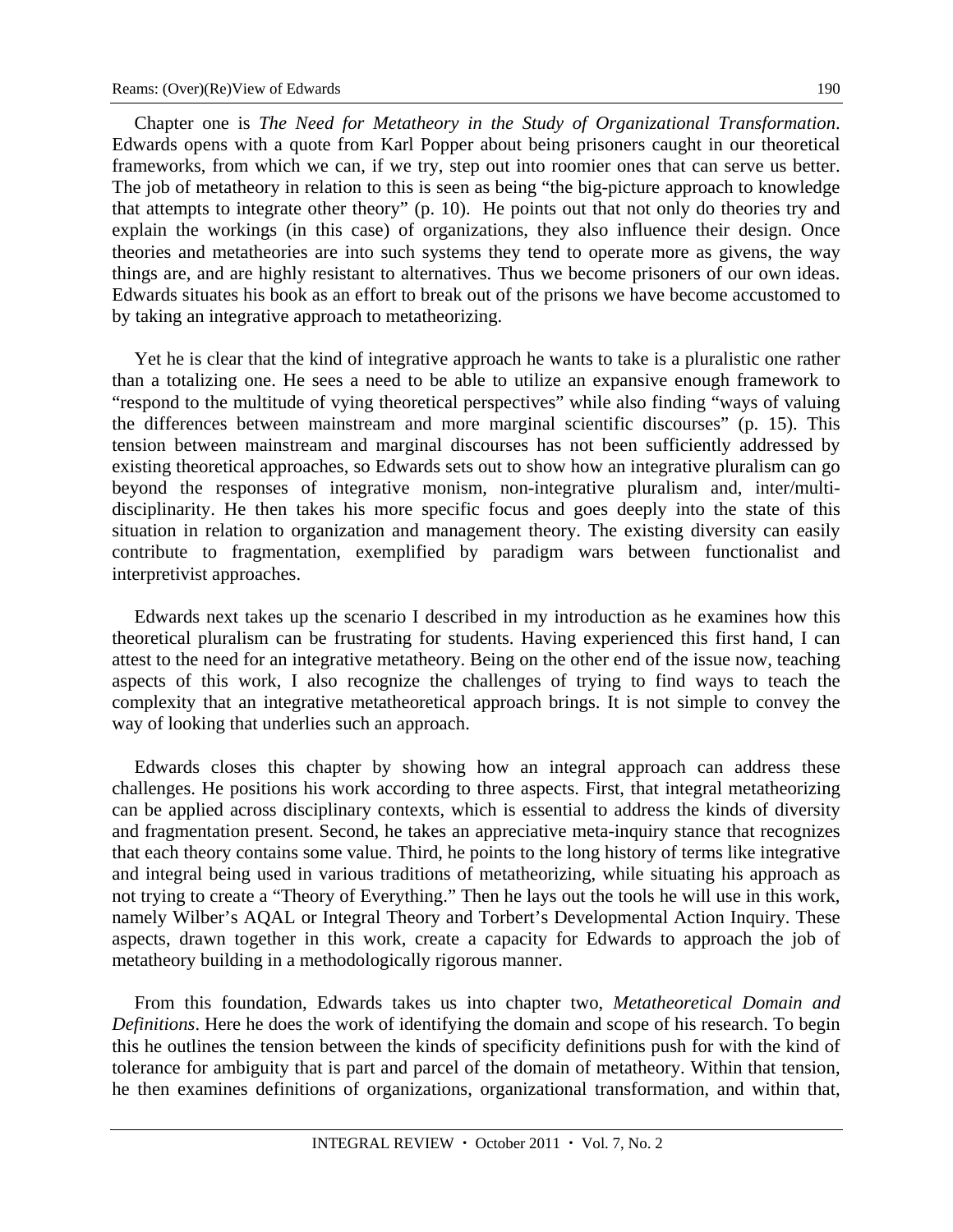change, transformation and translation. Further distinctions are examined in relation to transformation and development as well as economic growth, mergers, acquisitions, and takeovers, and finally transitions. By surveying this range of terms, Edwards creates a model showing the relationship between organizational transformation, development, and expansion. Here we can already see hints of how his metatheoretical approach allows for greater scope and clarity to come into what is normally a fragmented set of discourses that don't interact with each other.

The same approach is brought to theory and metatheory building. Edwards goes through meanings of concepts, constructs, models, frameworks, theories and paradigms and how they relate to theory (and metatheory) building. Here he is able to show the relationships between grounded theory building based on case-based research, middle-range theory building based on variance-based research, and metatheory building based on conceptual research. The territory of metatheory becomes clearer as we are taken through rich descriptions distinguishing characteristics and relationships between these areas. He also addresses the notion of "orienting generalizations" in the context of metatheoretical lens. While Wilber uses the term as a way of justifying the foundation for his metatheory, or even as a methodology, Edwards redefines it as one tool for metatheorizing. Thus conceptual lenses become a core tool in the book, and are laid out as such:

The lens metaphor is used here to emphasize the idea that theory not only receptively interprets research findings but plays an active role in shaping what we research. In the receptive sense, theory acts as an interpretive filter that structures and makes sense of the data and its subject matter. In the active sense, theory acts in shaping the real-world of empirical realities. (p. 42)

Lenses as a metaphor for concepts helps us see the central role that concepts play. In the domains of theories and metatheories, the active aspect of lenses' functions is often missed. Edwards goes on to say that "a conceptual lens does not merely interpret organizational objects, it is core to the process of constituting those objects" (p. 42). Thus the lenses we work with shape what we create, as well as how we perceive, and metatheorists use these lenses to build their overarching conceptual systems. Finally, to close the chapter, he draws on the term holon to have a nonreductive way to theorize about change.

Chapter three, *The View from Somewhere Else*, takes up the defense of metatheory, addressing a variety of critiques that have been raised against it. Edwards first takes on the modernist critique of metatheory as being a dead end because of being vague, hard to test, not practical, too concerned with categorization, and philosophical rather than scientific. He takes us through these critiques by acknowledging areas where their perspectives serve to illuminate real challenges (such as a lack of focus on method in the field) as well as showing biases and inconsistencies in the critiques. Next he addresses what are considered to be more challenging critiques coming from postmodern thought. These include how metatheory can be used as a tool for totalizing or creating "grand narratives" that marginalize various perspectives, which he addresses by pointing to how his pluralistic approach inherently avoids this. He also shows how it avoids neglecting local perspectives on issues. Another critique is that metatheory tries to take a view from nowhere, or perform the "God trick" of being value neutral. Further critiques relate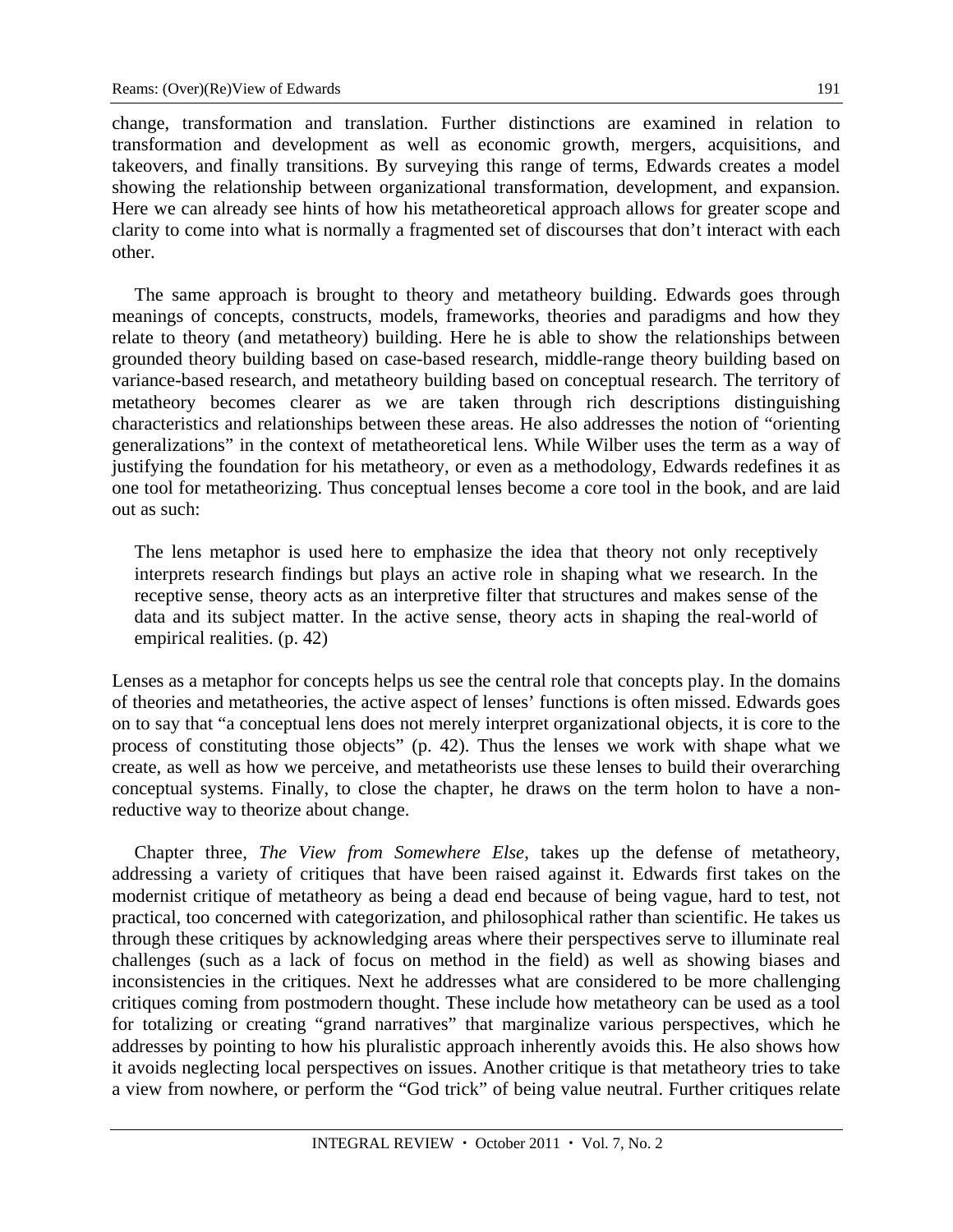to metatheory as being uncritical and decontextualizing. By addressing all of these challenges that exist in various discourses, Edwards is able to show how a pluralistic integrative metatheory actually includes both modern and postmodern strengths while addressing their shortcomings.

Having taken three chapters to do the background work of setting the scope of the work, laying out definitions, and addressing critiques up front, Edwards then turns to the task at hand and in chapter four on *Stories of Transformation*, reviews the scientific literature on organizational transformation and outlines the metatheoretical resources being used. He takes us through an historical overview of organizational change theories, showing how the field has evolved over time and used different terminology, and how those changes reflected changes in focus and theories in use. The different kinds of paths transformation can take are also explored, and a helpful table lays out the chronological stages and how they related to the prevailing socioeconomic factors in society at those times. The chapter also takes a more detailed look at the two core metatheoretical resources Edwards draws on, Wilber's AQAL framework and Torbert's Developmental Action Inquiry approach. He carefully shows the development and core ideas of each approach, taking five pages on Wilber's work and four on Torbert's. Thus the reader is well informed about the tools being used in this work and how their strengths and limitations (addressed in more depth in a later chapter) are being taken into account.

Chapter five on *A General Method for Metatheory Building* addresses one of the major critiques identified in chapter three, that the field of metatheory has been characterized by a lack of rigorous method. Instead, it has developed through philosophical insights, rational argumentation or idiosyncratic theory analysis. A central contribution of Edwards' work has been to address this by showing not only how a metatheoretical view can help the field of organizational transformation, but in the process also contribute to the field of metatheory building by exemplifying how to bring an adequate method to the apparent madness. To begin this work, he surveys existing approaches to metatheory building, covering traditional scholarship, the dialectical method, metatriangualtion, and multiparadigm inquiry as well as Ritzer's work in metatheorizing in sociology. Once these are described, Edwards critiques each of them as a way of outlining their limitations. For instance, Wilber's method can be shown to fall in the traditional scholarship area, which relies heavily on the unique capacities of the researcher. The use of orienting generalizations is then shown to be an outcome of the metatheorizing process rather than a method for it. Another example is in examining Burrell and Morgan's metatriangulation approach. Here Edwards sees that while drawing on two specific paradigms to build their metatheory, it "seems highly likely that there are more paradigms and metatheoretical lenses employed in organizational studies than just these two" (p. 91).

From his analysis and critiques, Edwards then lays out his plan. He describes an eight-phase general research design and method for metatheory building. This includes: groundwork, domain specification, design, multiparadigm review, multiparadigm analysis, metatheory building, implications, and evaluation. He then goes through how these phases are applied in his research project, giving us a clear and explicit description of how he is applying the work of bringing methodological rigor to his project of metatheory building.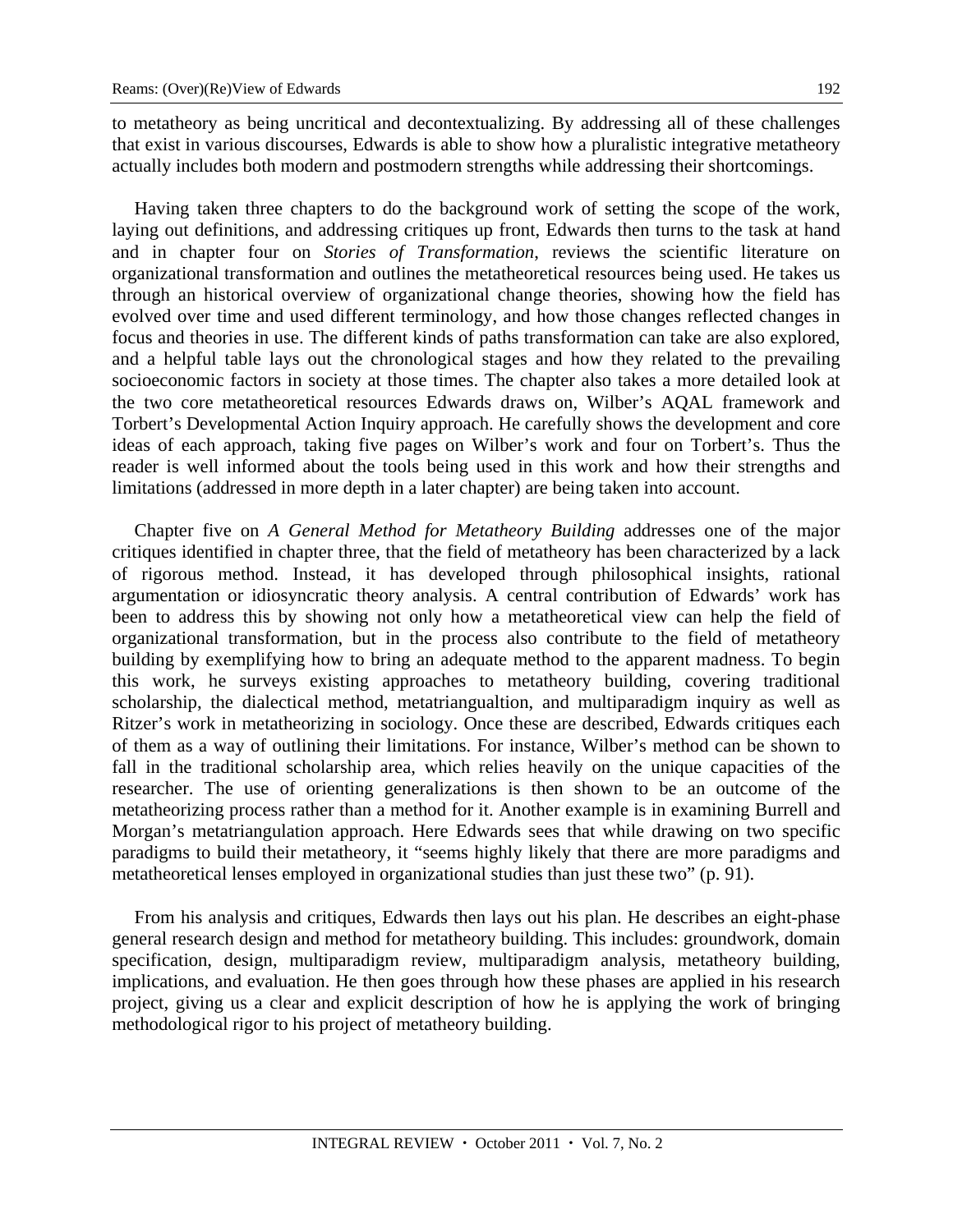With the method outlined, Chapter six takes us to *A Multiparadigm Review and Analysis of Organizational Transformation Theories*. Here we see the depth of Edwards' work in concrete terms. He begins by outlining the scope of a multiparadigm review, which

differs from a standard literature review in that it specifically looks for concepts and themes that constitute the underlying architectonic of a theoretical system. It does this across multiple layers of expression, that is, at the level of basic constructs, parts of theories, complete theories, research paradigms and metatheories. (p. 101)

The units of analysis Edwards uses "are the core explanatory themes for each of the theories of organizational transformation" (p. 101). He subjected these to "multilayered analytical procedures, to develop the final, comprehensive set of metatheoretical lenses" (p. 101) used in understanding work on organizational transformation. Now, take the thought of doing all of this and apply it to a review sample of 335 books, book chapters, journal articles, and online papers! Edwards describes how he went from 472 explanatory themes from this review and categorized them according to 15 research paradigms. He notes that there was redundancy and overlap in this list as well, and how he used bridging and bracketing techniques to further analyze the data and reveal specific lenses.

Further categorization occurred through identifying different types of research foci. These included the what, why, how, and who of transformation. By organizing the categories of conceptual lenses around these five common framings, Edwards enables the complexity of the metatheory he has built up to relate to modes of perception and questioning that we all know. Within each of these frames are a number of specific lenses. Further, there are a set of three meta-level lenses Edwards identifies. This leads to the identification of 24 lenses of organizational transformation. This is a rich and complex result, yet appropriate to the richness and complexity of the phenomena being studied.

However, simply identifying these 24 lenses in itself could still leave us disoriented, wondering how to choose appropriately among far too many resources. Thus in chapter seven, Edwards goes into *The Network of Lens Relationships*. This work is based on three principles: internal consistency, high abstraction, and uniqueness. Looking at lens categories, external and internal relationships are examined to create categories of conceptual lenses. These include; holarchy, bipolar, cyclical, relational, standpoint, and multimorphic. The possible combinations of these lenses are beyond the scope of his work to comprehensively describe, so Edwards selects a few possibilities to illustrate the power and potential of this method. First he highlights the importance of the holon construct by looking at three forms of holarchical relationships; developmental holarchy, governance holarchy, and ecological holarchy. The details of these lenses and potential relationships among them reveal a much richer picture than what many of us are used to in mainly drawing on the developmental holarchy lens alone.

Edwards then goes on to illustrate a number of possible combinations of lenses and how exclusive reliance on specific lenses can become problematic from the view of these other lenses. He outlines a number of relevant critiques that viewing one lens from another lens can produce. An example he uses is between cyclical lens theorists and those who prefer bipolar or holarchic lenses. These examples help to make the case for a complementary approach rather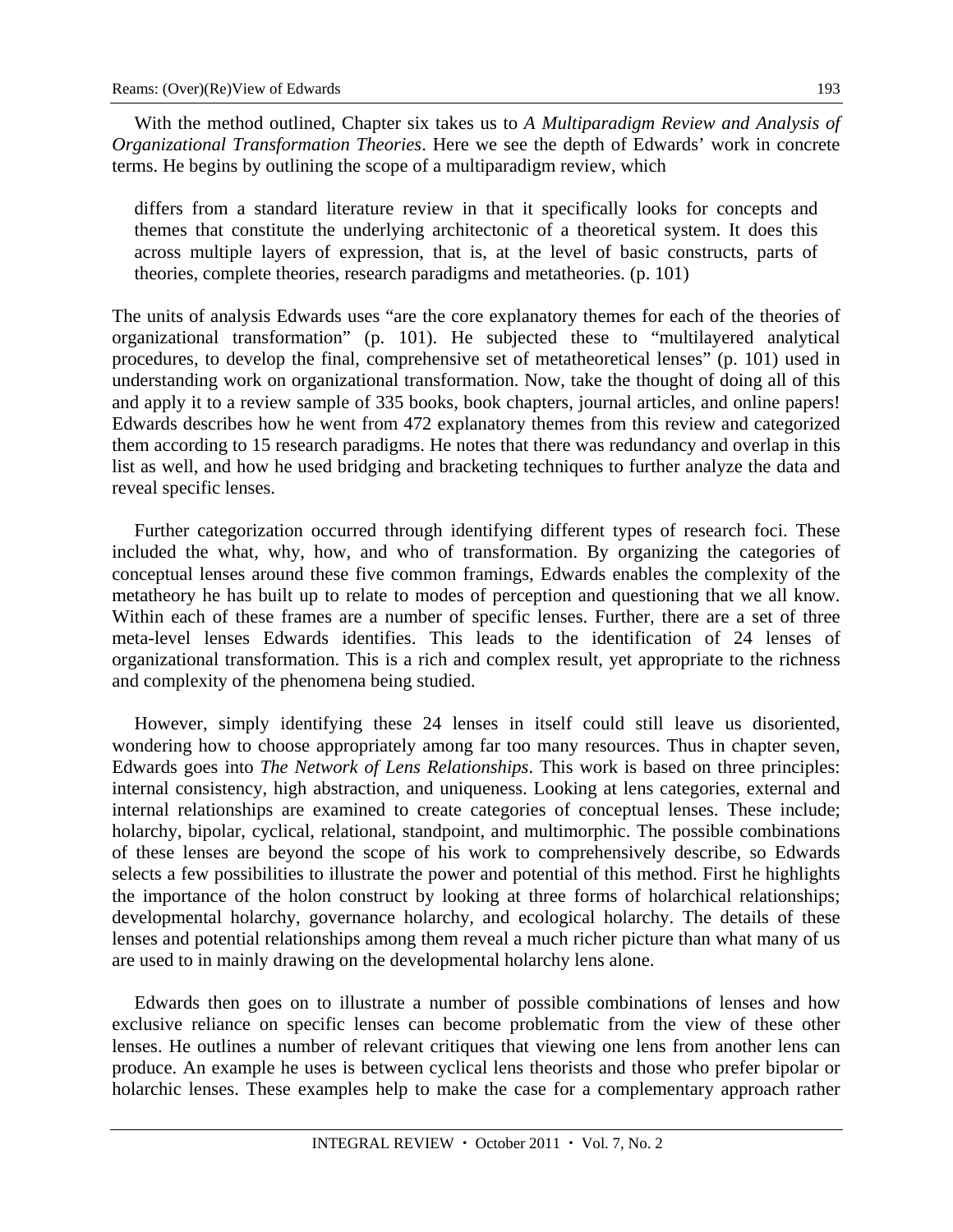than exclusionary one. Another issue he identifies is a kind of reductionism, where for example theories draw on only one pole of a bipolar dimension. This also applies to how multidimensional lenses can be reduced to bipolar framings by theorists. As if the large number of challenges in this are not enough, Edwards goes on to identify issues with conflating relationships between lens categories. To remedy these issues, he lays out a series of ten points to consider as guidelines for reducing these problems. This leads into an indexing of these metatheoretical lenses. A table illustrates one example of this, where Edwards show how an ecological holarchy lens with four levels (micro, meso, macro, and macro-macro) can be indexed with an interior/exterior lens, resulting in eight categories of lenses available to examine organizational transformation. This simple example displays the power of the framework Edwards has assembled. Further examples are given such as crossing developmental holarchy with transition process lenses, bipolar with quadrant lenses, and even looking at multiple lens combinations. This chapter illustrates how much more can be done with the flexible use of lens relationships than is currently common among theorists.

With all this behind him, Edwards turns to his focus of application in chapter eight on *Sustaining Visions. An Integral Metatheory for Organizational Transformation*. As is characteristic of his writing throughout the book, he begins by framing the topic in a manner that thoroughly situates the reader's attention. The reasons behind the choice of sustainability in relation to organizational transformation are laid out from a number of angles, all well supported. He then takes us through examples from each of the six categories of integral lenses that can be applied to the topic. Each of the twelve examples he provides illuminate the subject in a powerful manner. As one after the other is described, there is a feeling of having one's perception stretched as the horizon, scope, and complexity of the topic expands.

Of course this is only the beginning of the possibilities offered by the development of metatheory. Edwards goes on to show the real power of the framework he has been busy building by illustrating eight metatheoretical frameworks for sustainability. These are combinations of the previous integral lenses that create new matrixes rich with explanatory power. The first example combines two holarchic lens; developmental and ecological. The result is a matrix that positions the four levels for ecological hierarchies in relation to the seven levels of development. He also shows how an interior-exterior lens can be combined with an ecological holarchy. This helps us see how much can be lost when limiting ourselves to an individualcollective polarity lens. The resulting table has more granularity than the more commonly used four quadrant framework. Another example that extends our horizons is the combination of social mediation lenses with the developmental hierarchy lens. This expands the focus of attention from internal organizational capacities to also including relational and communicative processes. The use of an alignment lens with a metatheoretical set of integral lenses results in a powerful matrix revealing a range of options for transformation towards sustainability. Edwards concludes this section by providing three different examples of how the spirituality lens can be combined with other integral lenses. Table 8.6 lists the 24 integral lenses and how they frame organizational sustainability, revealing a rich and powerful set of possibilities for understanding and developing action.

Now, with our brains thoroughly stretched, Edwards takes us over the edge, putting together a complete integral metatheory for organizational transformation. He begins by highlighting the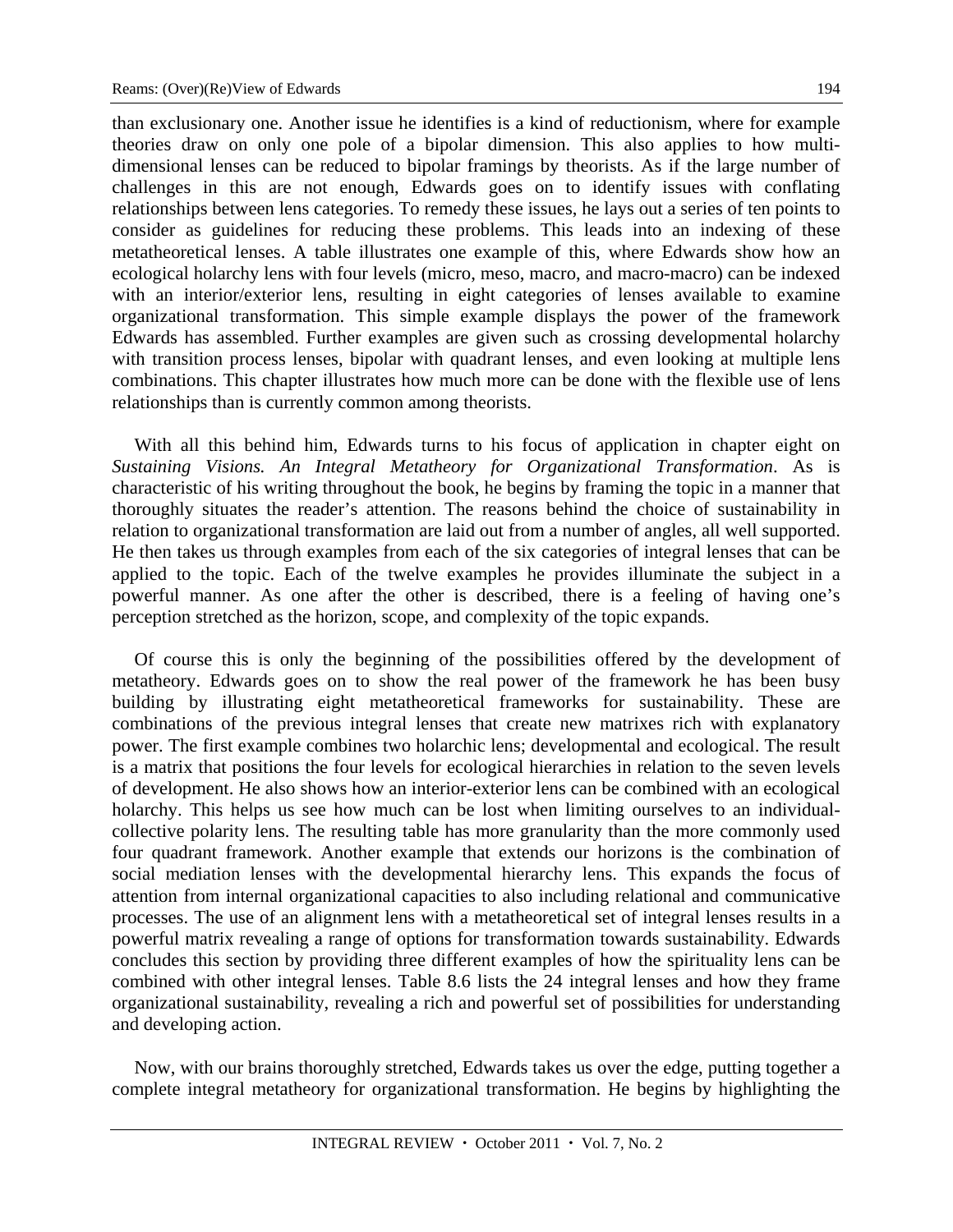centrality of the holarchic group of lenses, which include the intra, inter, systemic holonic and inter-systemic orders. He then uses a series of diagrams to illustrate the very abstract frameworks created through the process of applying these lenses. First, he shows how bipolar lenses and cyclical lenses can be applied at the intra-holonic order. Then he illustrates relational lenses applied at the inter-holonic level. Another illustration addresses how the holarchic lenses can be applied at the systemic order. Finally, a table shows the inter-systemic order for describing metatheoretical lenses, focusing on the matrix created by running the stakeholder lens across the perspective lens. As can easily be seen, the "integrative metatheory described here opens up a more generous landscape for theorising about transformational change" (p. 196).

Coming down from these dizzying heights, chapter nine takes a reflective look at the work as a whole. In *Evaluating the Big Picture*, Edwards takes on the task of critiquing his own work. He shows how "depending on its scope, metatheory can be used to compare and contrast highly abstract ideas across many different theories and research paradigms" (p. 197). To illustrate, he begins by drawing on the health-pathology lens to examine various forms of partiality in the different categories of lenses and how they are commonly used. He then examines reductionist forms of holarchic lenses, such as abbreviation of the number of levels in a lens or exclusion of the higher/deeper aspects or stages such as the spiritual. His examination covers a number of common issues found in the use of these theoretical lenses.

Then the task of evaluating the integral metatheory he has created is approached by drawing on "three sets of criteria … (i) Ritzer's criteria for assessing the quality of metatheorizing projects, (ii) Wacker's "virtues" of good theory and (iii) Whetten's criteria for theoretical contributions" (p. 206). This review and critique reveals various areas where the criteria are well met and others where limitations of time, resources, or space have left gaps and point to areas deserving further work. It becomes clear that new variables or lenses have been created from this work, adding value to the field through extending the range of options available for both explanatory uses as well as creating interventions in systems. The final criteria examined looks at the underlying assumptions informing the position taken, that of an appreciative and inclusive stance, and application of principles of unfoldment and enactment. The value of these stances is highlighted in relation to a model that does not include them, showing how that model has not sustained and evolved its contribution to the field over time due to the lack of these positions.

Next, Edwards takes on the task of critiquing Wilber's AQAL framework. True to his principles, this is an appreciative critique, aimed at contributing to the ongoing work of developing the AQAL framework. He identifies discrepancies between the lenses developed through his methodical approach, (compared to as noted earlier Wilber's more traditional scholarship approach), as well as differences in lens relationships, flexibility, and definitional issues. He highlights specific definitional issues and the lack of comprehensive inclusion of lenses drawn on, but going beyond the five core AQAL ones (quadrants, stages, states, lines, and types). A table highlights formally-included lenses, ones used but not included, and conceptual lenses not found at all in the AQAL framework. Another critique involves lens relationships, where "certain perspectives are associated with certain quadrants despite there being no metatheoretical evidence or logical necessity that this is the case" (p. 219). Edwards then illustrates this with a table showing a non-reductive application of perspectival, interior-exterior,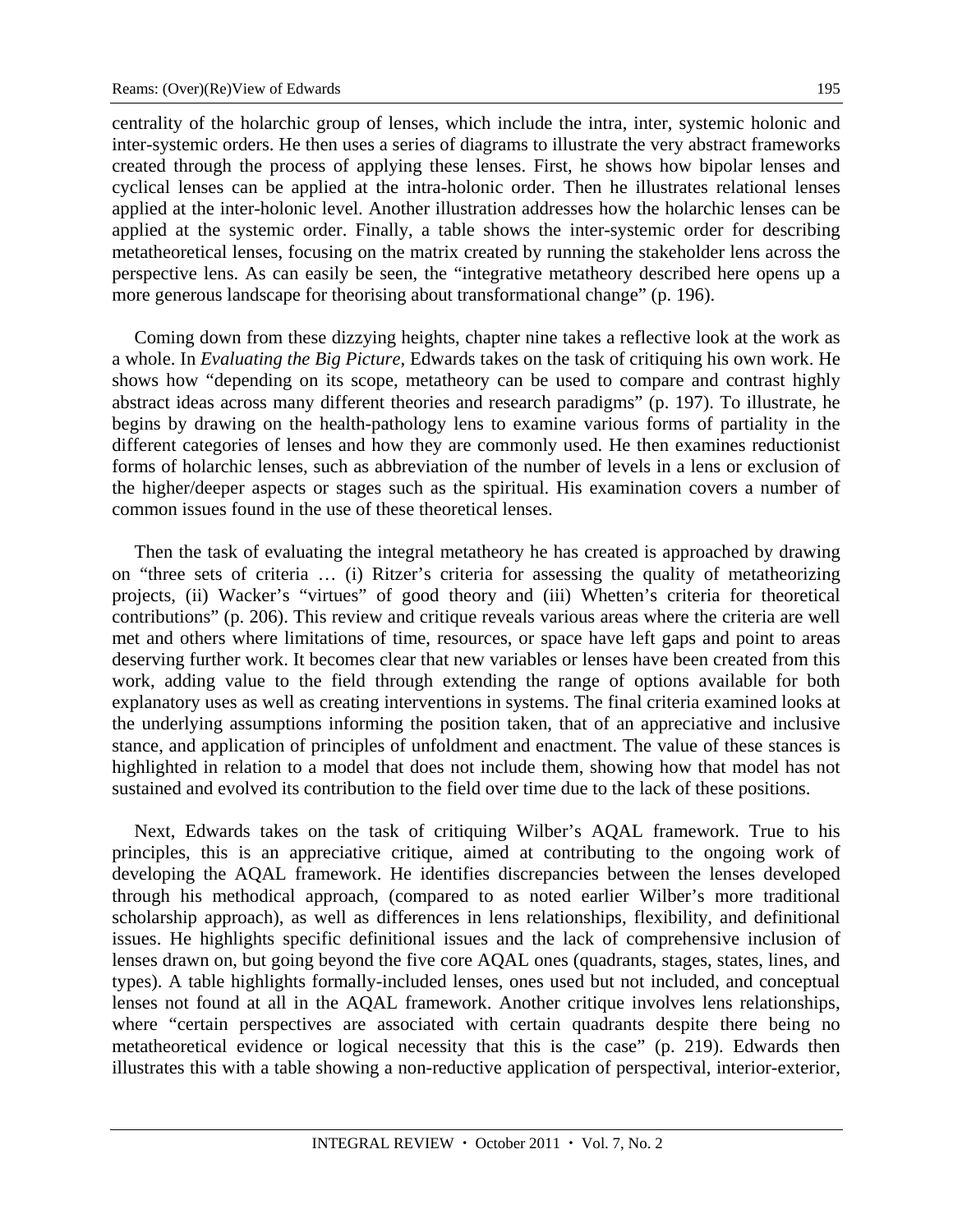and ecological level lenses. With these examples it becomes clear that this integral metatheory is powerful.

After all of this work, we are taken in chapter ten *Towards an Integral Meta-Studies*. This is introduced by an illustration of how Charles Darwin pointed to the significant range of ideas preceding and contributing to his own work. By doing this, Edwards clearly situates his own work as primarily being involved in taking a wide range of existing, although somewhat implicit sets of knowledge and explicitly (as well as methodically) showing the implication and benefits of putting them together in a comprehensive and integrative framework. The landscape he surveys includes showing how various fields have already developed degrees of meta-studies, such as in sociology. He illustrates how theory, method, data, and interpretation sit on the foundation of primary empirical observation and experience, while meta-theory, metamethodology, meta-data analysis, and meta-hermeneutics sit at the next level. Taking all of these in together creates the field of integral meta-studies as a whole. This model helps to situate the various aspects and keep some from encroaching on the domain of others (such as how metahermeneutics ventures into making claims about what is possible in terms of meta-theorizing).

Drawing on this model, Edwards shows how his own work in developing an integral metatheory for organizational transformation could be followed by similar work in developing meta-methodology, meta-analytical, and meta-hermeneutics in this area of study. He then briefly looks at how from this integral meta-studies perspective current global issues can be reframed from crisis to opportunities. This leads to closing remarks on the power of big picture which takes us full circle back to the beginning of this work. The need for powerful, flexible, and practical big picture thinking is as germane today as it has ever been.

#### **Remarks**

Now, if reading over this brief description of Edwards' work has not left you reeling in appreciation of how he has laid out a platform for extending work in multiple domains, then either you were sleeping while reading, are a hidden genius we have not heard from, or I simply have not done a good enough job of giving you a taste of Edwards' work and you will have to read it for yourself (you should anyway). As I struggled to find ways to present enough of the work to show the depth of thought behind it, I found myself coming to even greater levels of appreciation for it.

My appreciative stance towards the work arises from several sources. One is as mentioned in the introduction, that having studied the field of organizational leadership and transformation, I found the organizing power and clarity of the metatheory crystalizing various lines of thought I had not been able to pursue previously. Recalling Nathan Harter's philosophically oriented overview of leadership studies *Clearings in the Forest,* I felt like I had been taken up for a ride in a helicopter and could now make out the terrain. I could see the forest for the trees, make out different kinds of terrain and their relationship to each other, and zoom in for a more detailed look almost anywhere I choose. I feel empowered by a feeling that I can find more appropriate and powerful lens combinations to suit a much wider range of situations I encounter in trying to both teach in the classroom and provide practical training and consulting in the corporate environment.